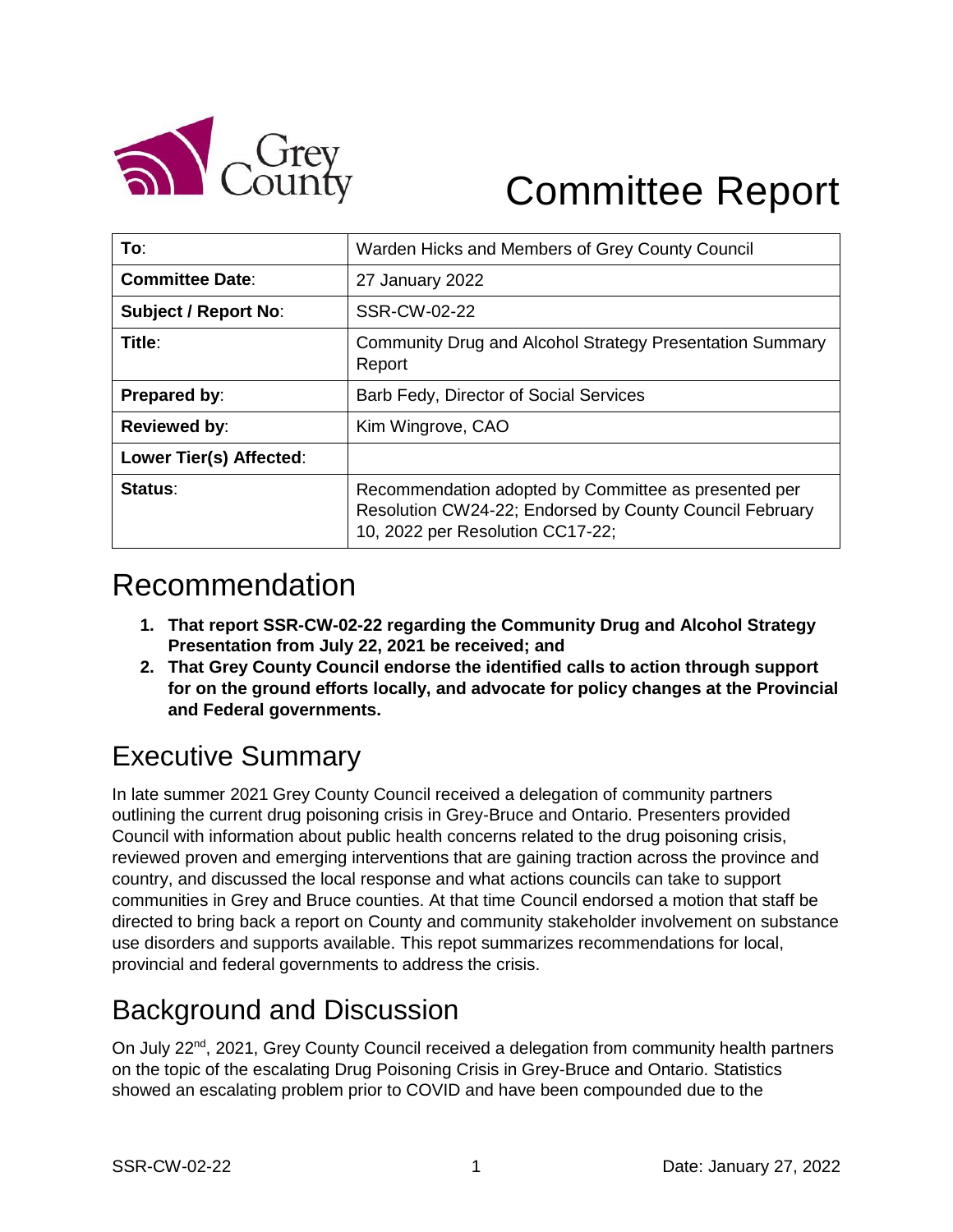pandemic. Trends in opioid-related deaths and the local response were shared, with the delegation stating that all levels of government, community partners and the public need to work together to provide services for those most in need. Overall costs attributable to substancerelated harms including healthcare, lost productivity, criminal justice, and other direct costs were highlighted in addition to critical and urgent impacts to individuals and their families.

Substance use disorder was defined as a diagnosable medical condition caused by repeated exposure to substances that changes brain biology especially in areas related to motivation, cravings, and decision-making. It overrides survival instinct in favour of substance-seeking behaviours. Further the delegation highlighted the value of sharing lived experience about living with a substance use disorder and the value of providing anti-stigma training, identifying and responding to an overdose, identifying when someone who might be in withdrawal, and understanding that the need is individual.

The delegation brought forward eight (8) Calls to Action for consideration by Council. This report serves to further operationalize the Calls to Action by positioning Grey County programs and services within the larger provincial and federal policy context.

### Calls to Action

The Association of Municipalities of Ontario (AMO) and Ontario's Big City Mayors (OBCM) are calling for a multi-level response to end the drug poisoning crisis. These recommendations involve emergency management and policy reform that acknowledges the root causes of addiction, such as housing related factors, poverty, unemployment, and trauma. *Reference 2019 AMO recommendations attached*.

Local leaders can support on-the-ground efforts by:

#### **1) Working with community partners to expand and enhance harm reduction outreach services.**

Evidence-informed interventions that prevent fatal drug poisoning are available in many communities across Ontario. These can include Supervised Consumption Sites, Opioid Agonist Therapy, Safe Supply programs, and mobile harm reduction programs. However, these interventions are not universally available across all communities in Ontario.

The following life-saving harm reduction supports are available to residents of Grey County and Bruce County:

- Opioid Agonist Therapy Administered by physicians and nurse practitioners in various healthcare settings, including the Grey Bruce Health Services Rapid Access Addiction Medicine Clinic (RAAM).
- National Overdose Response Service (NORS) National hotline providing 24/7 remote overdose prevention.
- Naloxone Distribution Program Administered by Grey Bruce Public Health through various community-based partners.
- The Works Needle Syringe Program Administered by Grey Bruce Public Health through various community-based partners.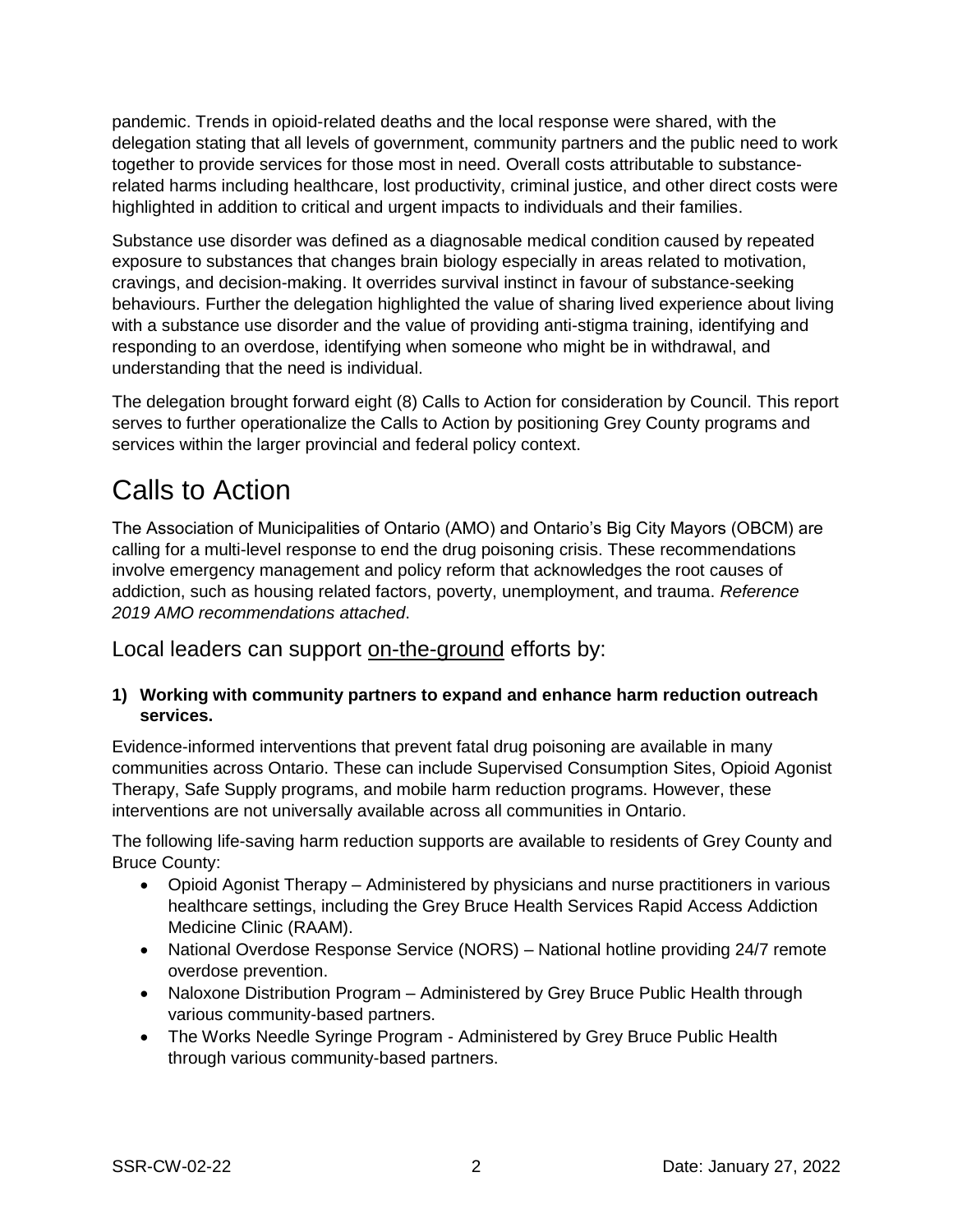Community-based addiction counselling for adults and youth – Administered by various agencies including Canadian Mental Health Association Grey Bruce and Grey Bruce Health Services.

In addition to these established community programs, a harm reduction outreach pilot project called SOS (Supportive Outreach Service) is underway in Owen Sound and Hanover. The project is a collaboration among various community partners and is operated through in-kind contributions from partner agencies. Grey County Paramedic Services has been instrumental in moving this work forward. The project provides wrap-around health and social services to individuals who experience barriers to accessing traditional health services. The pilot project began in October 2021 and runs until April 2022. Early outcomes show that the project is successfully connecting vulnerable community members to life-saving supports such as addiction medicine (Opioid Agonist Therapy), Naloxone, overdose response education, housing, safer use equipment, addiction counselling and more. Currently, the program operates once a week alternating between two locations. The future state from this pilot project would be to expand to multi-day mobile service provision for increased outreach and to meet people where they are at, similar to programs already operating in other municipalities.

#### **2) Assessing the need for internal harm reduction education and identifying opportunities to incorporate harm reduction into current policies and practices.**

The safety and wellbeing of people who use drugs and their community is at the heart of the harm reduction approach. It is founded in health-equity and provides options for people who use drugs to increase their safety and meet their harm reduction needs. Grey County operates a range of social programs that bring staff in contact with people who use drugs and who may be at risk of fatal overdose. This presents opportunities for staff to provide overdose education, offer safety planning and connect clients to appropriate harm reduction supports and services.

Opportunities to incorporate harm reduction into current policies and practices include:

- Offer training to all staff on the basics of a harm reduction approach, drug use stigma, overdose prevention, recognition and response including naloxone administration.
- Develop and implement a policy for drug use on county operated sites. Use a nonpunitive and safety-oriented approach that addresses drug use as a health issue.
- Work with Grey Bruce Public Health to examine the possibility of expanding the current role as a Naloxone distribution partner, from Paramedic Services but to also include the Ontario Works and Housing programs as they provide direct services to vulnerable individuals.
- Develop and implement overdose prevention and response plans at county operated housing units. Work towards offering a variety of strategies at each site.
- Involve clients and tenants in the design, operation and evaluation of county harm reduction initiatives.
- Offer grief and loss support for clients, tenants and staff in an immediate and ongoing way. This could include de-briefing following a death or overdose, peer-to-peer support, healing circles or one-on-one counselling.
- Work with applicable Bruce County staff to develop and implement harm reduction policies in recognition of multiple shared and services and public health outcomes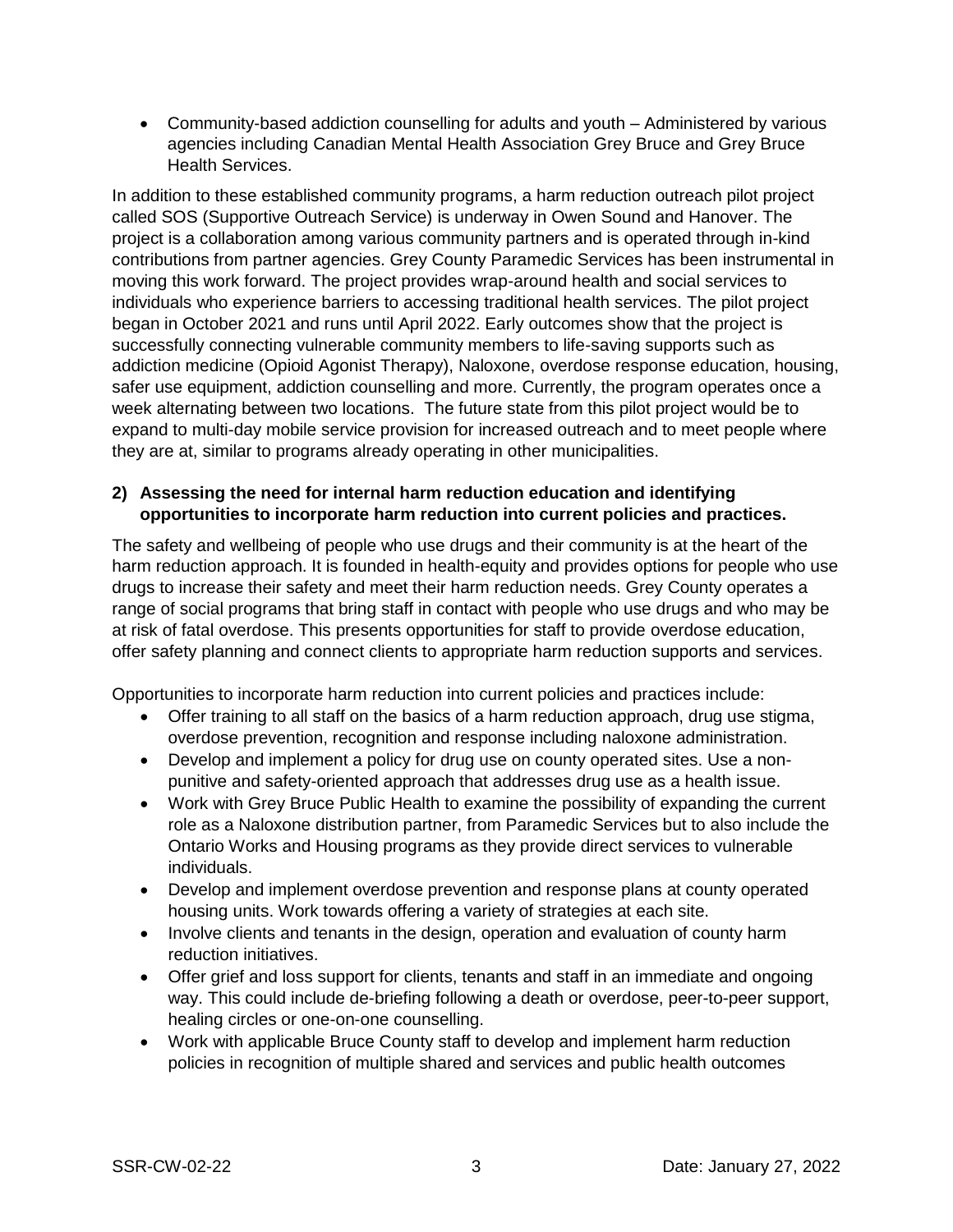Local leaders can act by advocating to Provincial Leadership for the following:

**3) That the Ministry of Health appoint a dedicated coordinator focused solely on the provincial response to the emergency and tasked with building partnerships between various sectors and act as a liaison between the government and the sectors.**

The pandemic response demonstrated how public health, community partners, and multiple levels of government can collaborate to address a complex issue. A coordinated, multi-sector, multi-level response that capitalizes on the momentum in combatting Covid-19 and channels efforts to address the drug poisoning crisis is needed. This would include the AMO recommendation that the Ministry of Health works toward a goal of establish and maintaining 30,000 supportive housing units in the province.

Appoint community-based experts from a variety of sectors to a Task Force to advance evidence-informed policy and practice changes, including sub-strategies for specific populations. Provide the Task Force with the authority to recommend immediate policy and practice changes, with investments to implement the recommendations. [From Drug Strategy network white paper.]

- **4) That the Province undertakes an 'all of government' effort to develop a comprehensive provincial drug strategy that addresses the opioid overdose emergency, based on a public health approach that addresses the social determinants of health, and that takes a nondiscriminatory approach to overdose prevention and harm reduction. This strategy should cascade down to guide local drug strategy development and implementation with accompanying resources so that municipalities in Ontario have comprehensive, multi-faceted, funded drug strategies in place led by dedicated local coordinators. Further, progress toward implementation should be measured with performance indicators and be evaluated for outcomes achieved. (**Recommendation 2 [AMO Opioid Overdose Emergency in Ontario 2019\)](https://docs.grey.ca/share/public?nodeRef=workspace://SpacesStore/8126486e-1565-4136-8884-f4fd8fe132ca)
- **5) Safer supply initiatives significantly improve individual health by transitioning people from the toxic, unregulated market to pharmaceutical-grade substances within a health care context. Safer supply initiatives can also offer participants case management and other supports to address a spectrum of health and social concerns. These health initiatives have demonstrated exceptionally high client retention rates, and significant reductions in overdose fatalities while simultaneously creating a pathway to health care services for their clients. Additional safer supply initiatives are needed in Ontario and across Canada.** [\(Safer Supply GBHU BOH Motion](https://docs.grey.ca/share/public?nodeRef=workspace://SpacesStore/54772c9c-524c-4155-868f-5e1d001cbea3)  [2020-65\)](https://docs.grey.ca/share/public?nodeRef=workspace://SpacesStore/54772c9c-524c-4155-868f-5e1d001cbea3)

Local leaders can act by advocating to Federal Leadership for the following:

**6) That the Federal Minister of Health declare the drug poisoning crisis a National Public Health Emergency and that the crisis be met with the same urgency observed in the federal response to the COVID-19 pandemic. (British Columbia has already declared a**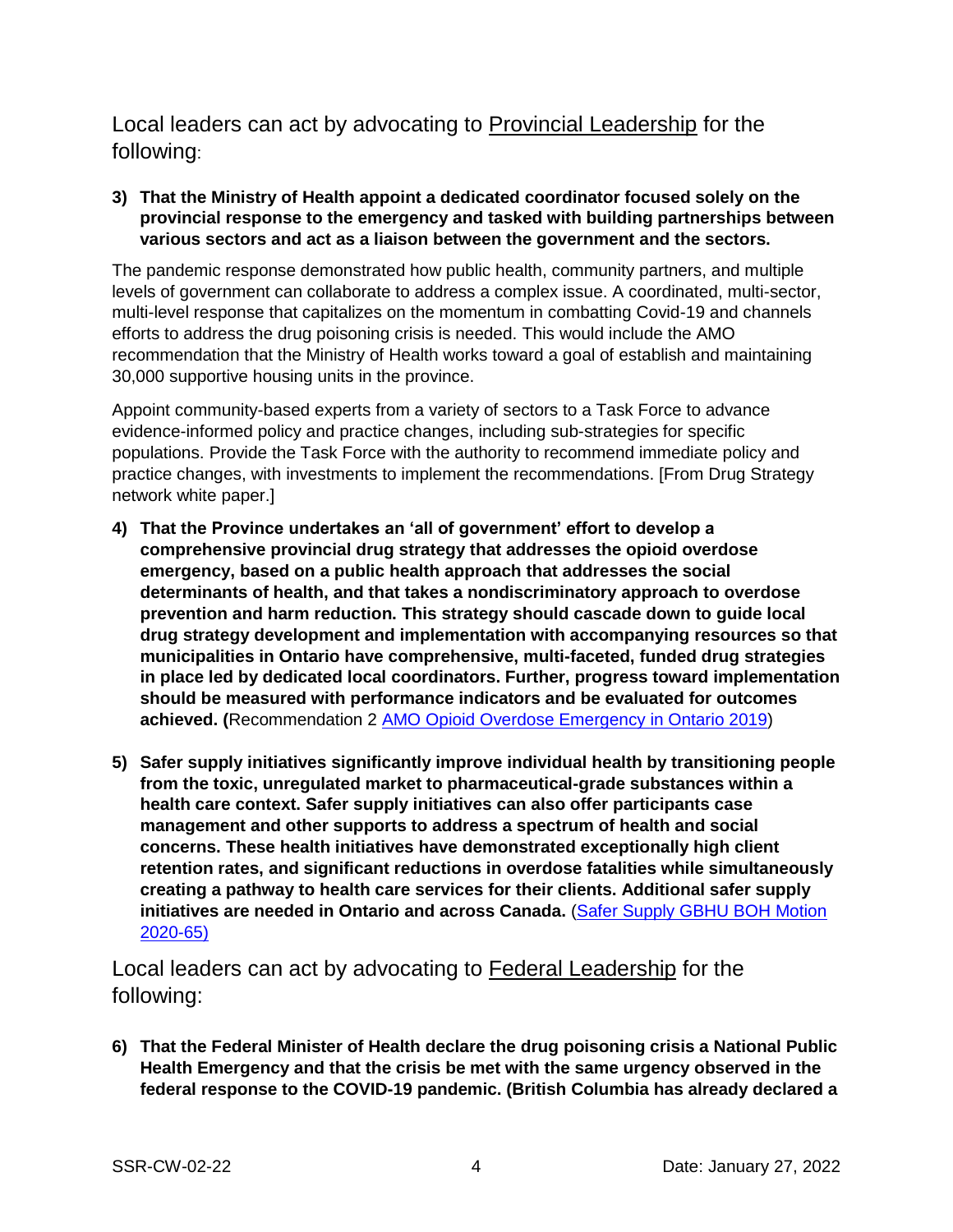**public health emergency under the Public Health Act, allowing for real time information to be collected, reported and analyzed across the health system to identify immediately where risks are arising and take proactive action.)**

- **7) That the Federal Government urgently adopt a comprehensive, pan-Canadian action plan that addresses the factors that both contribute to harmful substance use and obstruct recovery, such as inadequate housing and social safety nets, with the goal of eliminating overdoses and drug poisoning deaths in Canada.**
- **8) That the Federal Minister of Health decriminalize the possession of all drugs for personal use and scale up prevention, harm reduction, and treatment services.**
- **9) That the Federal Minister of Health and relevant regulatory Colleges support and fund the provision of safe supply initiatives.**

#### **GLOSSARY**

**Opioid Agonist Therapy (OAT):** OAT, also known as opioid substitution therapy (OST), is the standard treatment for opioid use disorder. It involves prescribing long-acting oral or injectable opioids to improve stability and reduce withdrawal symptoms.

**Safe Opioid Supply (SOS):** A harm reduction approach which involves replacing illegal drugs with pharmaceutical alternatives. SOS combines immediate-release opioids with long-acting opioids to mitigate withdrawal symptoms, improve sleep and functioning, and reduce the likelihood an individual will access the illegal drug supply. Safe opioid supply is often provided with wrap around services such as housing and primary care.

**Supervised Consumption Site (SCS**): **SCS are facilities that have been exempted by Health Canada under section 56.1 of the** *[Controlled Drugs and Substances Act](https://laws-lois.justice.gc.ca/eng/acts/c-38.8/page-1.html)***.** Inside an SCS, people can use their own illicit drugs without being prosecuted for drug possession. In addition to witnessed injection and emergency overdose response, SCS typically offer a range of other support services to clients, including referrals to treatment programs and access to housing supports. Procedurally, establishing a SCS is laborious and time-consuming.

**Overdose Prevention Site (OPS): OPS were established as a community-based response to overdose deaths and the slow bureaucracy associated with SCS applications.** OPS tend to be peer-run, basic facilities (sometimes consisting of a tent in a public park) where people can use their own illicit drugs, access sterile harm reduction equipment, and receive emergency overdose response as needed. OPS are lower-barrier than SCS and offer the expertise and direct experience of experiential peer workers. OPS may permit modes of consumption that are prohibited in most SCS, such as drug inhalation. In Ontario, OPS are run via a temporary, Province-wide exemption from the federal government.

**National Overdose Response Service (NORS):** NORS is a peer-run, peer-led overdose prevention hotline. NORS makes overdose support available to Canadians 24/7. People can call the hotline from anywhere in Canada before using for affirming, confidential, respectful support. NORS is a collaborative initiative between people who use drugs, [Grenfell Ministries,](https://www.grenfellministries.org/) the Brave [Technology Co-op,](https://www.brave.coop/) and Dr. Monty Ghosh.

### Legal and Legislated Requirements

None